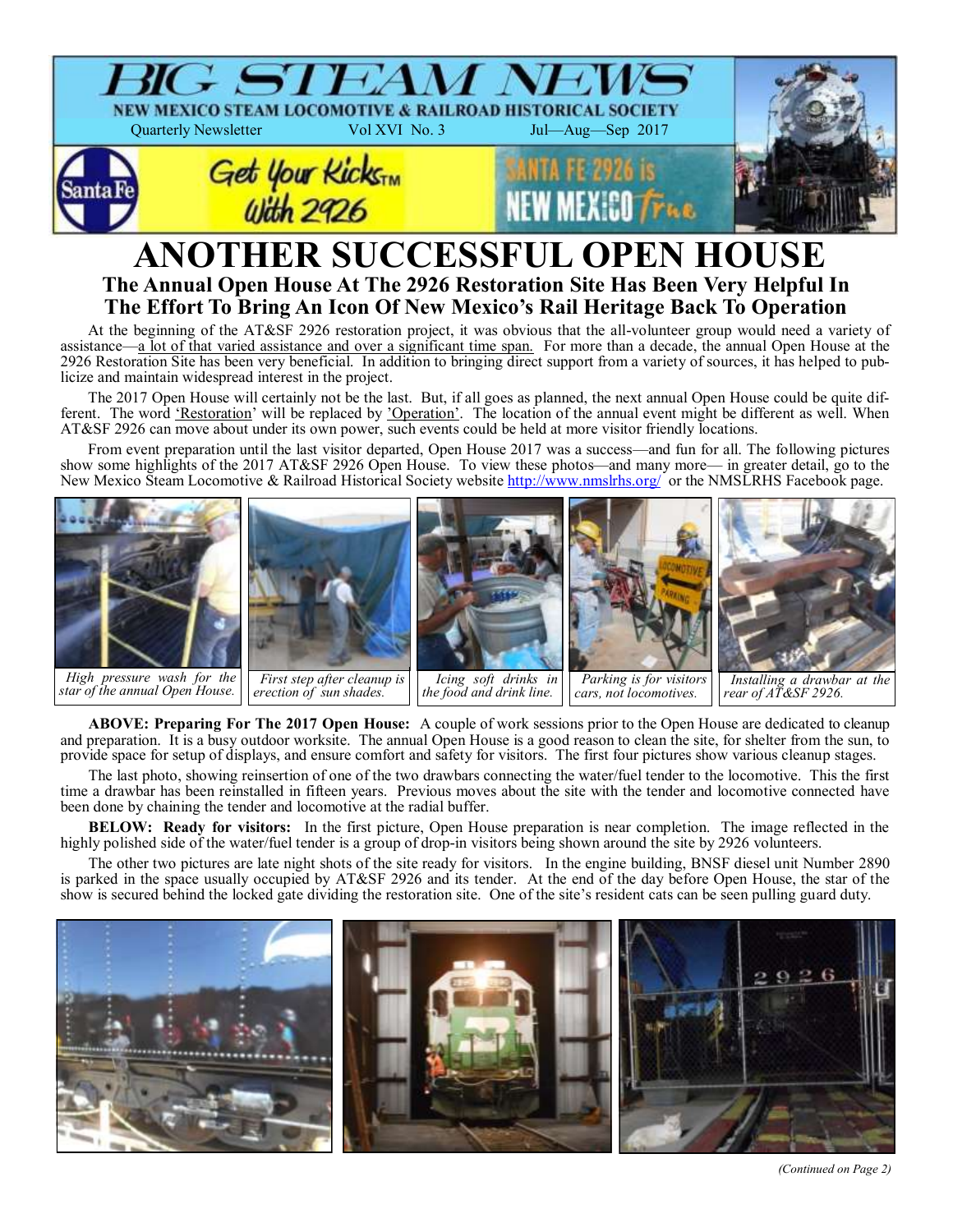## **AT&SF 2926 Open House**

The 2926 site is in an industrial neighborhood. Parking can be a problem, and some the terrain is unfriendly to foot traffic. That did not deter those who came out enjoy food, music, rail history and the star of the show, **Atchison, Topeka & Santa Fe steam locomotive 2926**.

Helpful neighbors, Reliance Steel, RAX Lumber, and the U.S. GSA helped solve the parking problem. Use of the GSA parking lot, provided access from 12th St. as well as 8th St. Assisted by 2926 volunteers, the visitors managed to navigate the terrain to reach the show. Hopefully, when 2926 is in operation, such events can be held at a visitor friendly site.

The pictures on this page show a glimpse of the annual event. Many more pictures with greater detail can be found on the NMSLRHS web site and Facebook Page.



**West Entrance:** This photo by Ron Taylor shows the 2926 site as viewed visitors entering from the GSA parking lot. In the foreground is the Society's fully restored rail maintenance crew 'speeder'. On the right is one of the model layouts.



**AT&SF 2926 Friends:** Operation Lifesaver, Rail-Runner, Wheels Museum, Q-Lab and other organizations related to rail history and operation greeted visitors at the east gate from 8th St.



**Cab Tour:** An early, and very popular stop for visitors entering from the east gate was the locomotive cab (two pictures above). In the small picture, visitors are lined up for entry to the cab. In the second picture, visitors crowd the cab for a briefing on the controls, instruments. and duties of the crew members.



**Around The Site:** There was a variety of things to do and see. There was something for everyone. During the day, four different musical groups performed under the blue canopy at the extreme right of the first picture. Beyond that were tables and chairs, the food line, and the AT&SF 2926 country store with a variety of rail memorabilia.

No rail affair would be complete without whistles and bells. The blue covered table is really not a table. It is a very heavy 4 wheel steel wagon that once hauled locomotive parts at the Santa Fe Backshops. Atop that is a collection of whistles, gauges, and a large bell similar to the one on 2926.

Even the Duke of Albuquerque showed up in the person of NMSLRHS member Martin Andazola who depicts the Duke in local events and movies. Finally, in the picture at right, a young rail fan sits at "restored for display" original 2926 brake stand, bringing this Open House report to a stop.



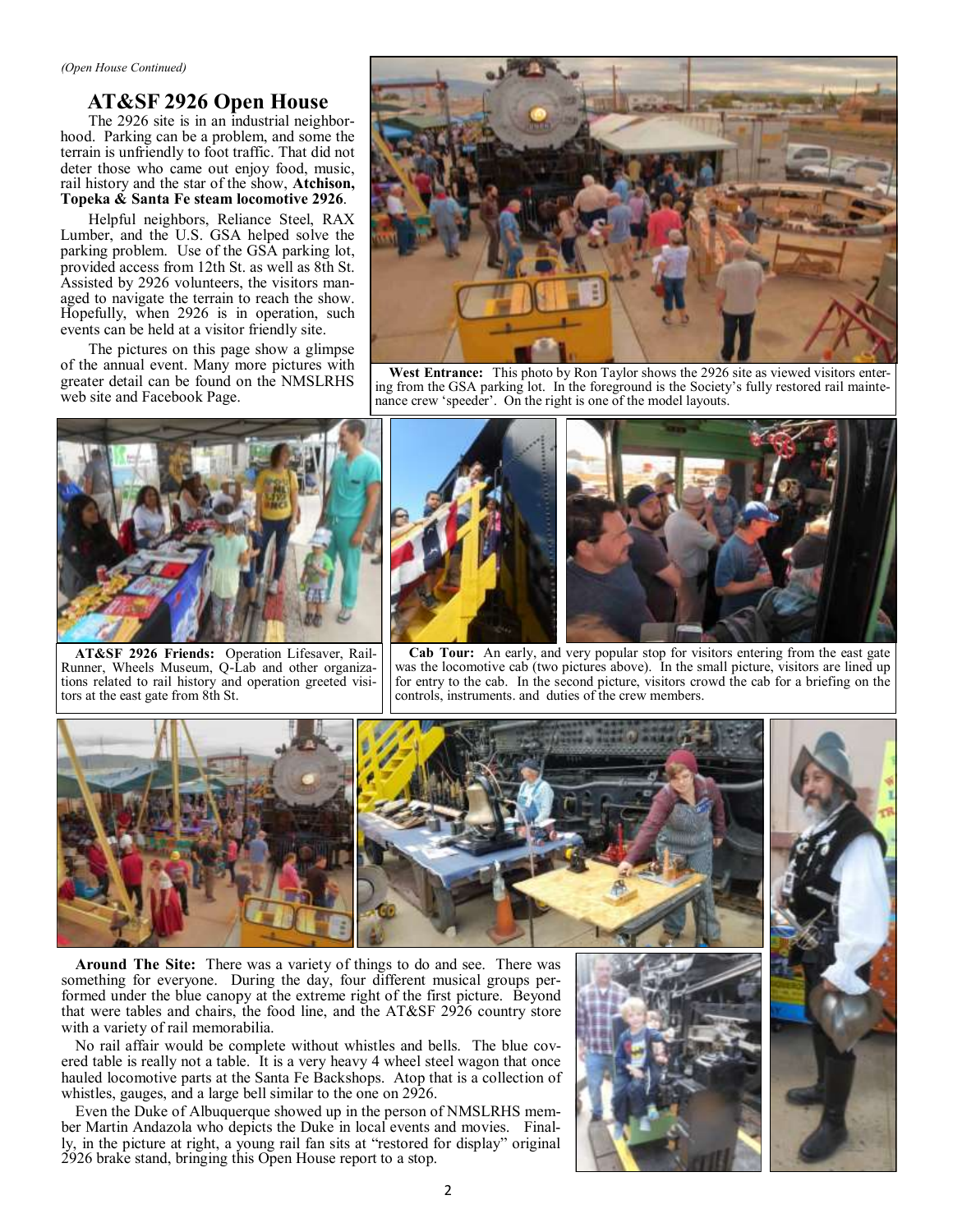# BUSY SUMMER MONTHS MEAN MAJOR PROGRESS

In the three months leading up to the Open House, the 2926 volunteers were not just busy. They made major progress toward completion of the restoration of 2926. The innumerable small tasks continued.. All the pipe bending and threading, lettering and other paint tasks, along with myriad checks and tests were handled routinely. But three major tasks and one regulatory achievement are worth describing. They were: 1) Insertion of the superheater pipes, 2) Installation of firebrick in the firebox, 3) Installation of the smokestack, and 4) Meeting the critical federal requirements known as "FRA Form 4".

Those major achievements are described in the following pages. More detail and many photos of those tasks can be seen at the NMSLRHS web site <http://www.nmslrhs.org/> or on the 2926 Facebook page.

### **SUPERHEATER PIPE INSERTION**

Most rail fans—surely most AT&SF 2926 friends—are aware of the purpose and function of superheater pipes. For those not so well versed in boilers and superheaters, the sketch at right depicting the firebox, barrel, and smokebox, may be helpful.

The firebox, directly in front of the cab is surrounded by water. Steam is produced there, and is collected at the steam dome as  $400^\circ$  'saturated steam'. The superheater raises the temperature to  $700^{\circ}$  'dry steam' to power the locomotive. This is done with small pipes exposing the saturated steam to the hot exhaust gases in the flue tubes*.* 

*(Note: Temperatures cited above may vary)*

There are 272 flue tubes in the barrel of AT&SF 2926. Of those, 220 are 3.5 inches diameter. The remainder are 2.5 inches. All 21 feet long, and are attached to 'flue sheets' at the ends of the barrel. Passing through the water filled boiler body, they carry hot gases from the firebox to the smoke box. Each 3.5" flue tube contains a 20 foot long pipe assembly consisting of four small diameter pipes. "U" shaped return castings are welded to the pipes to create a total length of 80 feet of superheater pipe in each flue tube.

Wet steam is fed from the steam dome to the pipes at the steam header in the smokebox. As the steam passes down and back through the 80 feet of superheater pipe in each flue tube, it is exposed to the high heat of the exhaust gasses. The steam temperature is thus raised to  $700^{\circ}$  dry steam. The dry steam is then fed into the steam header for use by the locomotive.

At completion of Carlos' long running task of welding and pressure testing, the 'ready to install' pipes were stored. The installation task, toting, hoisting, and shoving the long 4-pipe bundles into the flues, was a new challenge, requiring innovation and muscle. It meant pulling the bundles from storage, carrying them to the front of 2926, lifting them to the level of the smokebox, inserting them into the flue tubes, and connecting them to the steam header. The following pictures show some of that activity.



**Above:** The first photo shows Carlos working on one bundle of superheater pipes earlier in the year. The second photo shows the amount of muscle necessary to tote the pipe bundles. Picture three reveals some of the innovation required. A chain hoist on a built-on-site gantry crane is used to lift each bundle. The end of the bundle is then placed on the metal stand with a roller on a platform in front of the smokebox. The chain hoist is then used to bring the bundle to a horizontal position, level with the front of the firebox. All flue tubes and header fittings were numbered at removal to ensure a proper match at reinstallation.

**Below:** Once a bundle is level with its insertion point, several crew members are still required and on the platform outside to finish the installation. A lot of jiggling and sometimes a 2x4 are necessary to get it started. The final two photos depict the header pipe fittings and their connection to the steam header. The final photo shows pipes inserted and connected to steam header.



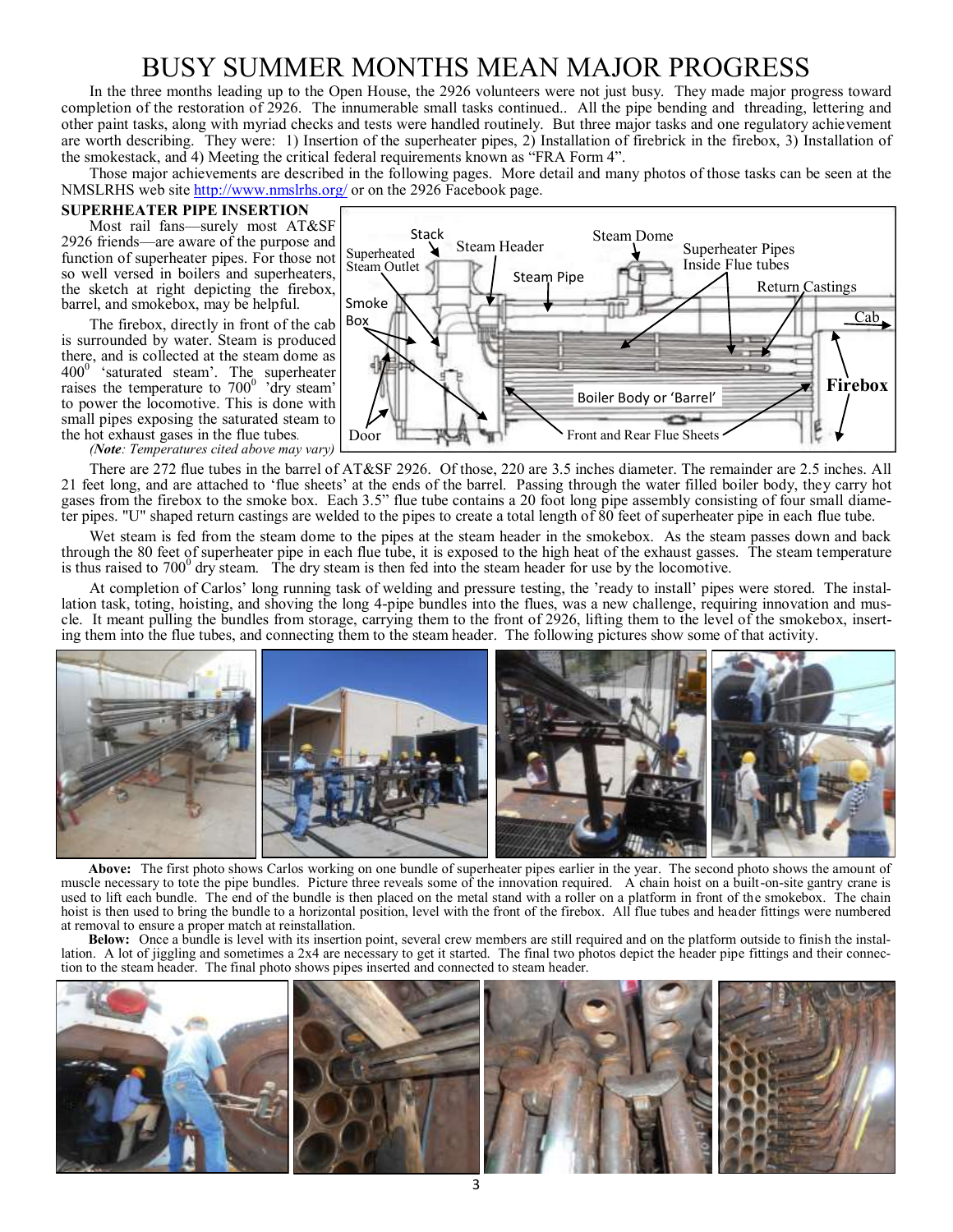#### **FIREBRICK**

The variety of talents among the AT&SF 2926 volunteers does not include masonry—especially the expertise necessary to perform the installation of the firebrick in the locomotive's huge firebox. That task was done by a team from Winter Masonry. Located in Glyndon Minnesota, Winter does expert masonry work throughout the U.S. Arriving in mid-August, the professional crew went to work. The 2926 crew went into what CMO Rick called a "surge work" to keep the site open and provide support for them.



**Before and After:** The first photo is a shot of the firebox taken in 2007 after it was cleaned, but before removal of old firebrick. It was cleaned and firebrick removed allowing workers to carry out the 7000 ultrasound measurements on the walls of the boiler and firebox. The next two are close-up photos of the deteriorated condition of the firebrick before removal and cleanup.

The photo at right is a panoramic firebox view after completion of the firebrick installation. It and the first photo are before and after views by Ron Taylor. They were taken at the firebox door looking toward the front of the locomotive.



The large wishbone shaped images are safety circulators that provide enhanced water circulation in the boiler. The small rectangle at bottom center is the site of the fuel spray nozzle. Above, at the center of the photo, a small portion of the rear flue sheet is visible. The 272 flue tubes between the rear and front flue sheets carry the combustion exhaust through the barrel of the boiler to the stack. The flue tubes transfer more heat to water in the barrel. Those exhaust gases also provide increased heat to the steam via the superheater pipes. A number of the myriad stay–bolts suspending the firebox in the boiler are seen on the walls of the firebox.

**Firebrick Installation:** The 2926 volunteers are accustomed to spending two days per week working at the restoration site. Spending six days per week to support the professionals from Winter Masonry was challenging. But the result was an excellent job of reinstalling firebrick. Though the locomotive firebox is almost large enough to seat six for dinner, the small entry hole at the firebox door might present a problem. The photos below capture some of the action inside and outside the firebox.



**Above:** In the first photo, Safety Officer Jon spots firebrick that Henry is delivering to work area below the locomotive's cab.. Many of the firebrick had to be cut and shaped to fit. Precision cutting equipment, (second photo) was set up on a platform directly behind the cab. A member of the firebrick team prepares mortar.

**Below:** In the first photo, stack of firebrick has been lifted to the firebox, and two crew members prepare to begin installation. In the second photo, a third member looks in on the work from the firebox door. Last photo, its time for a photo break.